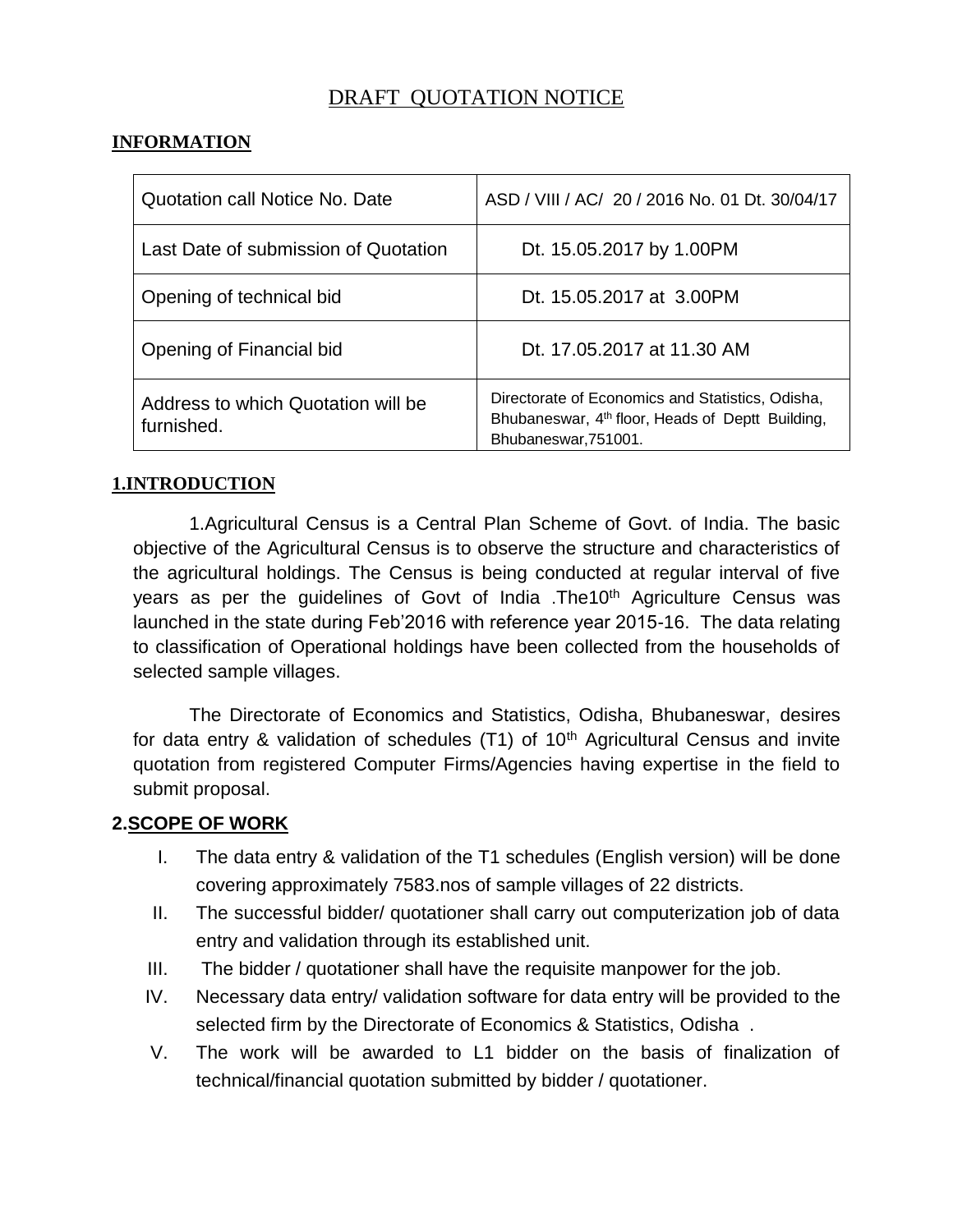- VI. Time Duration:- The DE&S intends to get the entire work completed within 30 days from the date of issue of the work order.
- VII. In case of delay (beyond timeline) penalties will be charged on defaulting agencies as per item 8.
- VIII. After completion of data entry/validation the error list in hard copies shall be handed over to DE&S for correction. The corrected copy of the error list will be supplied to Data entry firm for final correction.
- IX. The Govt. of India has fixed cost of data entry for record size of 80 bytes length and generation of error list in hard copies and final correction will be Rs 0.70 paise (Maximum) like that of previous census.,2010-11. Preference will be given to the firm quoted lowest rate.
- X. Necessary training to data entry operators relating to filled in schedules will be provided by the DE&S officials before data entry.
- XI. All filled in T1 schedules are available in DE&S offices. The L1 bidder shall lift the schedules in bundles for data entry making own arrangement. After computerization, the schedules shall be returned back in good condition in bundles, without any loss.
- XII. The selected Agency shall execute agreement with DE&S before execution of work.
- XIII. The selected Agency shall hand over the error free data to DE&S in soft copies.
- XIV. In case of additional/future data entry work needs to be required in/after the quotation period shall also be undertaken by the L1 bidder with same rate and same condition. In this respect an affidavit shall be enclosed by the quotationer along with their quotation letter.

### **3) PRE- QUALIFICATION CRITERIA**

- 1) Documentary evidence that the computer Agency is registered with appropriate Registering Authority.
- 2) Experience of at least 10 years in data entry/ validation of Survey/Census/ others Documentary evidence may be attached.
- 3) Average annual turnover of the firm should not be less than Rs 50.00 lakh. (Document of audit report for last three years be attached)
- 4) Submit latest document relating to VAT/Service Tax/ IT (PAN) no. etc.
- 5) Submit document on organizational profile, list of data entry operators, their experience, qualifications etc.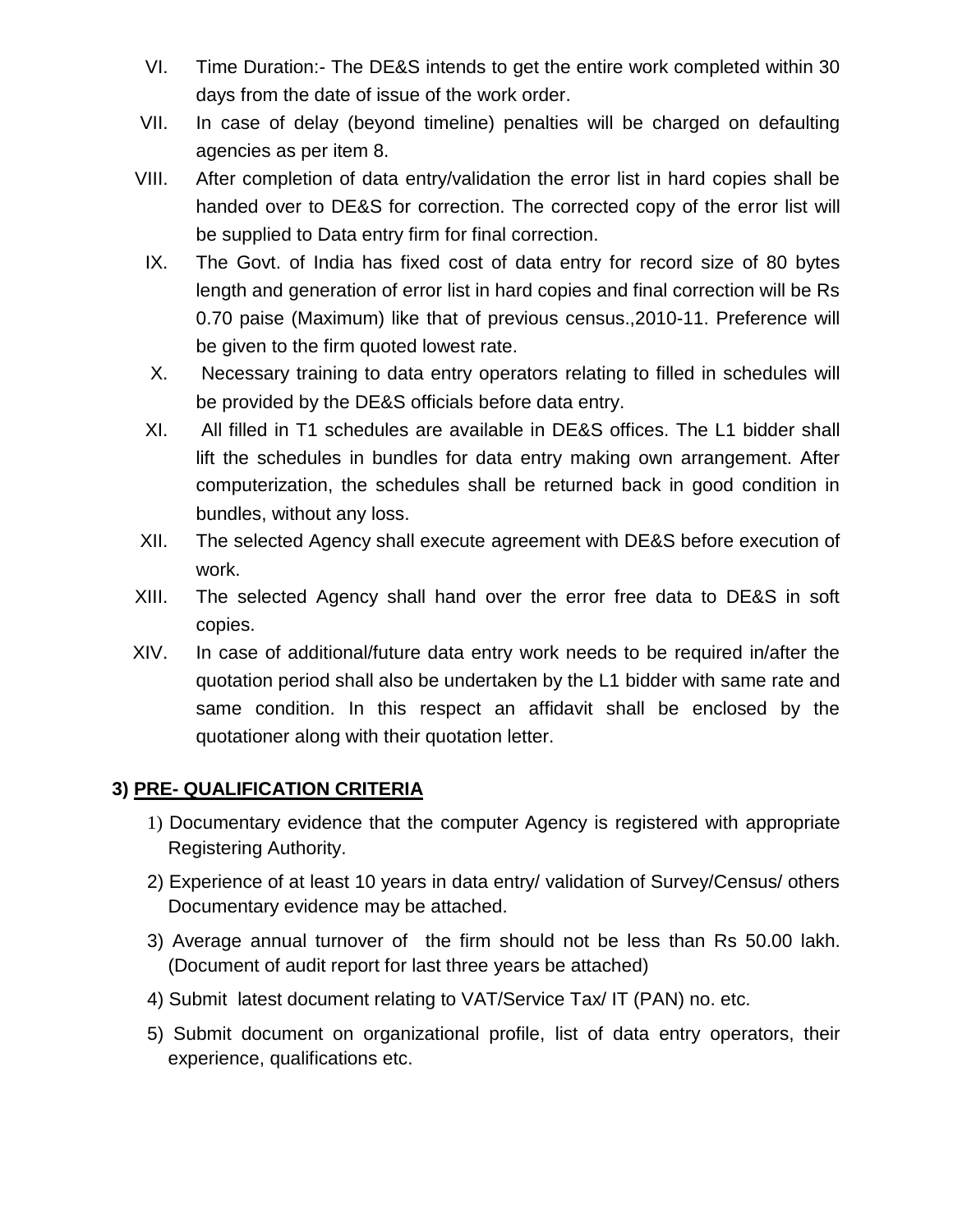- 6) The response of agency fulfilling above eligibility shall be evaluated by the Tender Committee duly constituted. Responses of responders not fulfilling eligibility condition given above shall be rejected.
- 7) No undertakings will be entertained.
- 8) The authority reserves the right to change/ amend any requirements or clauses as is required for the execution of the project & such changes will be notified only to the responding agencies.

# **4) DELIVERABLES**

- 1) 100% Error free data entry file in soft copy.
- 2) Statement of No. of records ( villages/ block/ district) duly signed by the agency for which data entry and validation has been made .

## **5) BIDS**

## **(a) Technical Proposal**

- (i) Proof of all items mentioned in prequalification criteria.
- (ii) Required certificate mentioned in prequalification certificate.

(iii)Details of human resource available and to be deployed.

(Iv) Delivery Plan.

(v) EMD of Rs. 30,000./-(Rupees Thirty thousand) only in shape of BD in favour of Establishment Officer, Directorate of Economics & Statistics, Odisha, Bhubaneswar.

(vi) The EMD of successful bidder/ quotationer will be kept till completion of project and submission of report. The EMD of unsuccessful bidder/ quotationer will be returned without interest

# **(b) Financial Bid**

| SI.<br><b>No</b> | <b>Item</b>                                                                                                                                                    | <b>Estimated</b><br>Cost.(Rs.) | <b>Remarks</b> |
|------------------|----------------------------------------------------------------------------------------------------------------------------------------------------------------|--------------------------------|----------------|
|                  | Data entry for record size of 80 bytes<br>length and generation of error list in hard<br>copies and final correction including<br>transportation of schedules. |                                |                |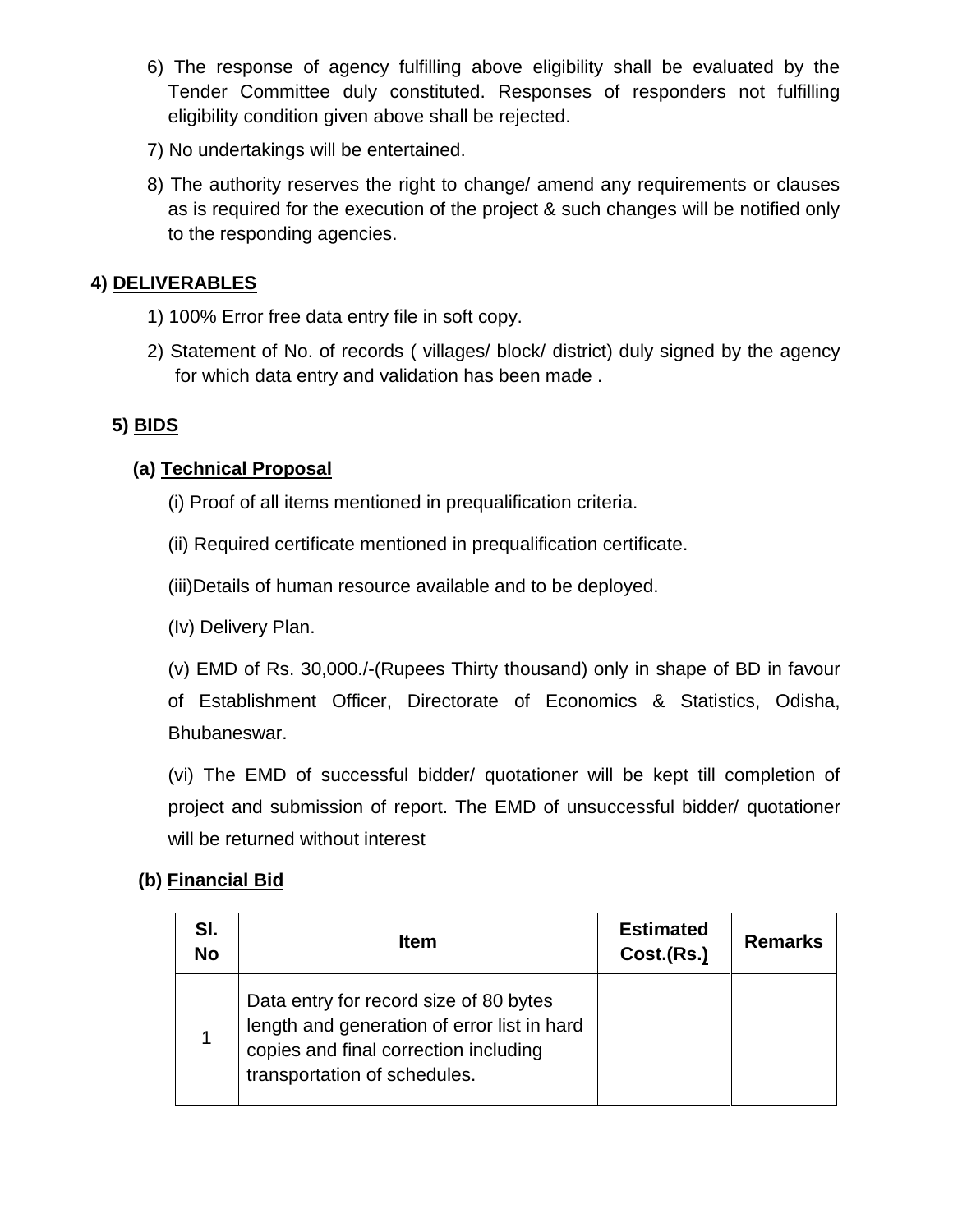### **6) Submission of bids**

- I. **Envelope 1 TECHNICAL Proposal** Sealed envelop marked as **TECHNICAL PROPOSAL** containing all documents as mentioned in prequalification criteria of item-3 & item-5(bids).
- II. **Envelope 2 FINANCIAL BID**  Sealed Envelope marked as **FINANCIAL BID** and should have the financial offer in the prescribed format (signed by Authorized signatory) at item-5(b).
- III. The content on the envelope, tender notice number, responder's name & address should be clearly marked on the top of all the sealed envelopes. All the envelopes thus prepared shall be put in a **single sealed envelope** clearly mentioning the tender notice number, responder's name & address on the top of the sealed envelope.
- IV. Bidders/ quotationers will first be evaluated for Envelope 1. Then Envelope 2 will only be opened for bidders/ quotationers selected through evaluation of all previous envelopes.
- V. Late bids will be summarily rejected and only those offers which are submitted within the date and time of submission as mentioned in document will be evaluated.
- VI. Any deviation by bidders/ quotationers in organizing the documents as mentioned above will lead to immediate cancellation of such bids.
- VII. The responses complete in all respects addressed to **The Director,** Directorate of Economics and Statistics, Odisha, Bhubaneswar, should be submitted into the tender box kept at the office of the DE&S, $4<sup>th</sup>$  floor, Heads of Deptt Building, Bhubaneswar,751001.
- VIII. The Director, DE&S, does not own any liability if the response is submitted somewhere else and not reached to the following addressee within due date and time.
	- IX. Any postal delay will not be the responsibility of DE&S. The concerned vendor/supplier/firm will be responsible for collection / submission of documents, letters and reports from DE&S in a timely manner .
	- X. The vendor/supplier/firm is required to nominate one nodal officer/contact person to liaison with DE&S regularly on a day to day basis for issues concerning scope of the work, receipt /submission of letters/documents /payments etc. The vendor/supplier/firm will be fully responsible in this regard.
	- XI. The Director, DE&S reserves the right to waive any irregularities; accept or reject the whole; accept or reject part of any or all responses at its sole discretion without assigning any reason whatsoever after due approval of Tender committee.